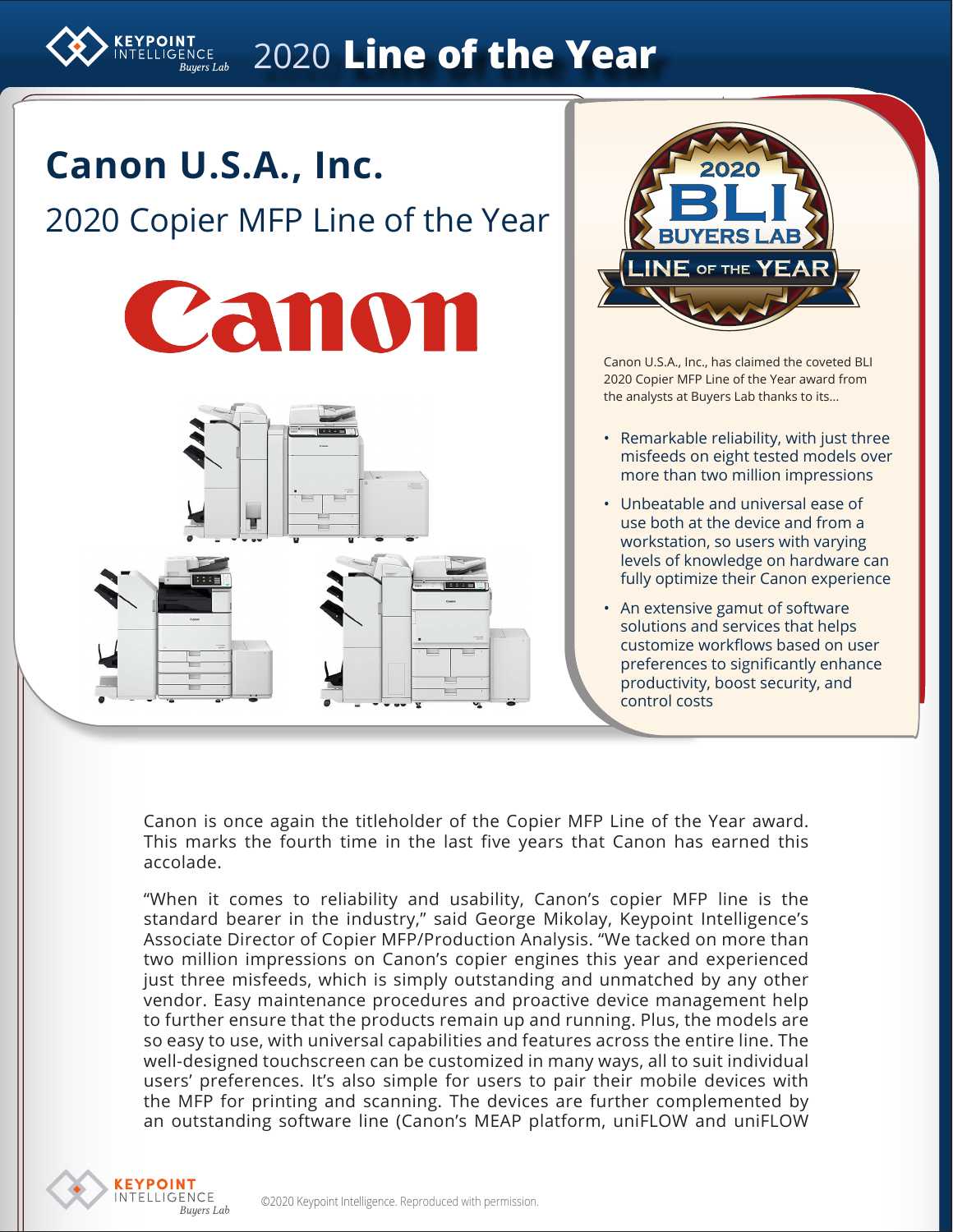

Online Express, and Universal Login Manager, to name several things) to boost security and, most importantly, control costs."

## A Decade of Dominance

"Canon's history of excellence with its imageRUNNER ADVANCE copier MFP line dates back to 2011, when the imageRUNNER ADVANCE 6055 and 6075 were the first two models from this family to win Picks," said Mikolay. "It was readily evident even back then how Canon was preparing to take the copier MFP to new heights."

In addition to perfect reliability, the imageRUNNER ADVANCE 6055 and 6075 raised the personalization capabilities of the office MFP to new heights with the introduction of the Quick Menu. And holding steadfast to the belief that MFPs had to be about more than printing, scanning, copying, and faxing, Canon also earned two Document Imaging Solutions Picks in 2011 for its imageWARE ADVANCE Essentials and uniFLOW V5 (Outstanding Desktop/MFP Output and Workflow Management Solution and Outstanding Network Output and Workflow Management Solution, respectively). Thirty-two imageRUNNER ADVANCE copier MFP Picks later, the message of extraordinary reliability, highly personalized usability, and software solutions continues to ring true today.

### Dependability at Its Finest

A machine that can consistently deliver with minimal to no downtime isn't a luxury—it's a necessity, for every business. Fortunately for Canon's copier MFPs, reliability is the name of the game. "Only three misfeeds in 2,115,000 impressions on Canon's current copier MFPs," said Mikolay. "That's a rate of 1 jam per 705,000 pages, which is simply astounding. It's clear that Canon's portfolio of copier MFPs does not falter—the devices keep workflows moving, year in and year out."

In addition, new maintenance videos provide excellent step-by-step instructions for clearing misfeeds, replacing toner, and more. And because the devices operate on Canon's Unified Firmware Platform, instant ongoing monitoring checks for issues before they emerge, and feature upgrades can be pushed out to the fleet as and when they become available, with minimal user input.

## Unmatched and Universal Usability

"Usability has always been outstanding with Canon (case in point, Canon won a BLI PaceSetter award 2018–2019 in Ease of Use: Enterprise Devices), and these devices build on that tradition," said Mikolay. "The intuitive, customizable control panel now combines Quick menu options with the main function buttons for easier access, and the new Timeline feature allows users to conveniently access their 10 most recent scan and copy jobs."

- Drivers are also intuitive, with a dynamic Help button and the ability to add and prioritize an unlimited number of presets from any tab to accelerate common workflows
- Easy navigation of the embedded web server and fleet management utility simplify processes for IT administrators, while Remote Panel Operation makes it simple for IT staff to troubleshoot issues and provide real-time interactive user support

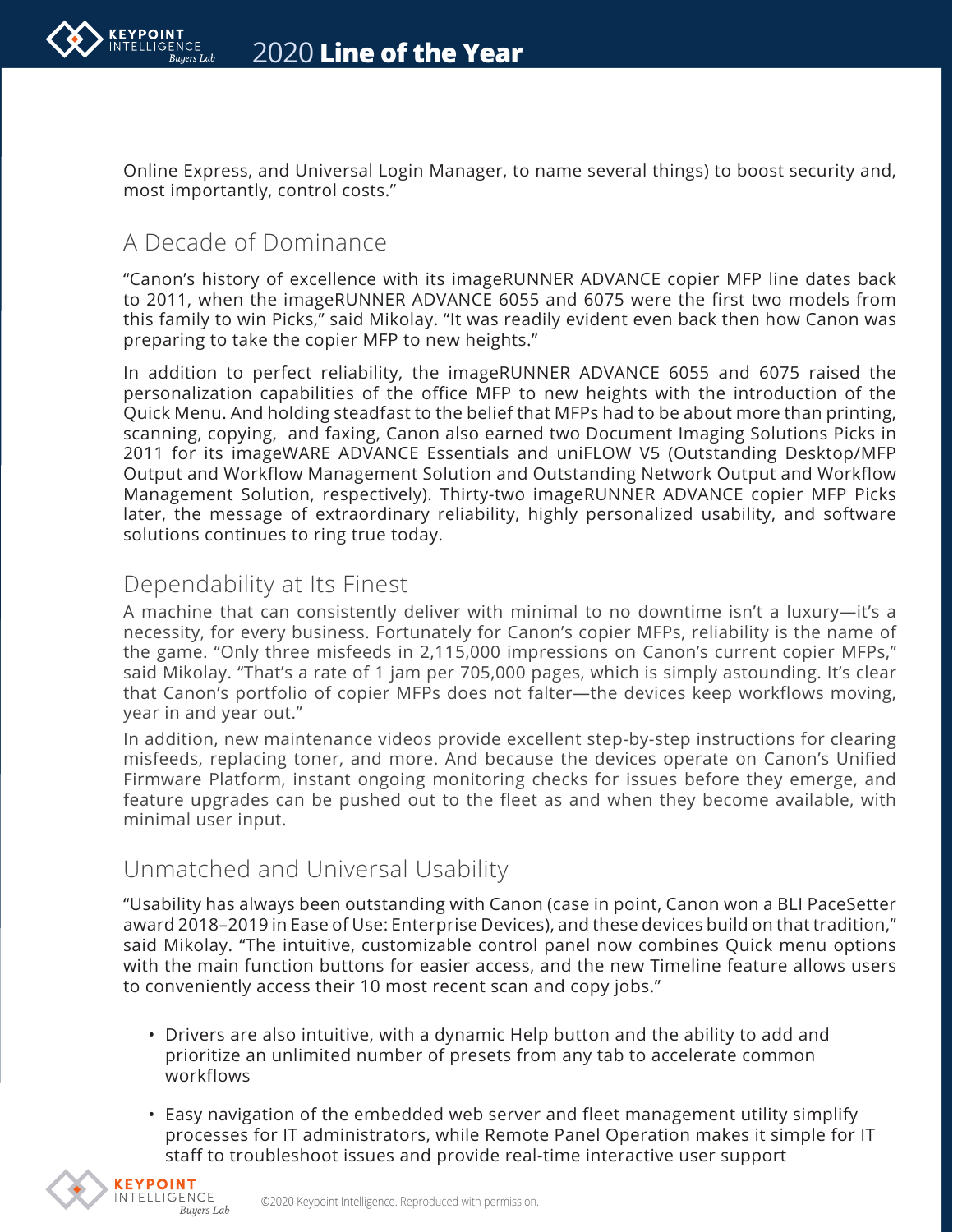

### **A History of Success**

Here's a look back at the rich history of Canon's copier MFP line over the last decade.

**List of Advance Copier Picks by year.**

### **2011**

Canon imageRUNNER ADVANCE 6055 Canon imageRUNNER ADVANCE 6075

**2012** Canon imageRUNNER ADVANCE 4051

### **2013**

Canon imageRUNNER ADVANCE 6265 Canon imageRUNNER ADVANCE 6275 Canon imageRUNNER ADVANCE C5235 Canon imageRUNNER ADVANCE C5240 Canon imageRUNNER ADVANCE C5250

### 2014

Canon imageRUNNER ADVANCE 4235 Canon imageRUNNER ADVANCE 4251 Canon imageRUNNER ADVANCE 8205 Canon imageRUNNER ADVANCE 8295 Canon imageRUNNER ADVANCE C7260

#### **2015**

Canon imageRUNNER ADVANCE 6255

### **2016**

Canon imageRUNNER ADVANCE 6565i Canon imageRUNNER ADVANCE 6575i Canon imageRUNNER ADVANCE 8505i Canon imageRUNNER ADVANCE 8585i Canon imageRUNNER ADVANCE C3325i 2016 Copier MFP Line of the Year

### **2017**

Canon imageRUNNER ADVANCE 4535i Canon imageRUNNER ADVANCE C3525i Canon imageRUNNER ADVANCE C3530i

Buyers Lab

**FILIGENCE** 

Canon imageRUNNER ADVANCE C5535i Canon imageRUNNER ADVANCE C5550i Canon imageRUNNER ADVANCE C5560i Canon imageRUNNER ADVANCE C7580i 2017 Copier MFP Line of the Year

**2018** 2018 Copier MFP Line of the Year

#### **2019**

Canon imageRUNNER ADVANCE 4535i III Canon imageRUNNER ADVANCE 6555i III Canon imageRUNNER ADVANCE 8595i III Canon imageRUNNER ADVANCE C5535i III Canon imageRUNNER ADVANCE C5550i III Canon imageRUNNER ADVANCE C7570i III

### **2020**

2020 Copier MFP Line of the Year



Canon imageRUNNER ADVANCE 4535i III



Canon imageRUNNER ADVANCE C7570i III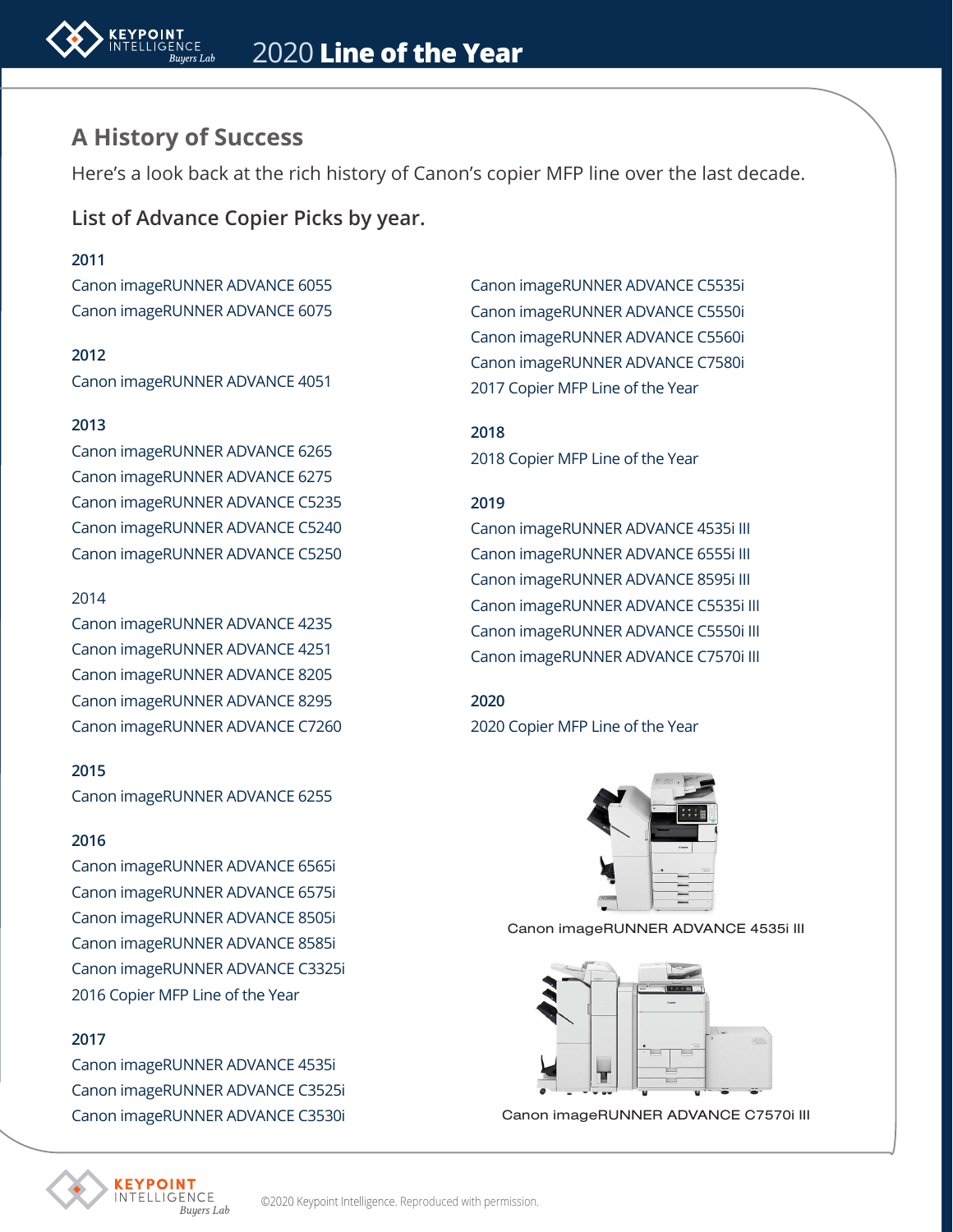

"In terms of scan features, there's no shortage of advantages when it comes to Canon's copier MFP line," said Mikolay.

- Auto-file split capability enables multipage documents to be scanned and stored, or emailed in manageable sizes (with the size limit set in the embedded web server) without falling foul of a company's email file-size policy limits
- Ability to scan smaller documents (5.8" x 4.1") via all paper drawers, including a small cassette tray, simplifies the task of scanning items such as bank checks and receipts for those working in the finance or hospitality sectors
- Out-of-box support for Word and PowerPoint files enables users to edit/add information to a digital version of a document without having to reproduce it from a hardcopy
- Enhance security and improve productivity with Send to Myself feature and access to personal scan folders

## Robust Software to Match Steadfast Hardware

"In today's digital age, quality hardware requires the accompaniment of strong software to truly bring productivity to record highs within each workgroup," said Mikolay. "It's no question that Canon puts software as well as mobile support on the front burner—alongside superior hardware—every year."

- An open solutions platform, uniFLOW lets users handle tasks such as job scheduling, document preparation, pricing submission, and tracking
- Canon's platform is also setting the industry standard for cloud-based MFPs, with Canon uniFLOW Online Express winning 2019 and 2020 Pick awards for Outstanding Cloud Output-Management Solution
- Multifunctional Embedded Application Platform (MEAP), which integrates with the device and network applications accessed from the panel, helps administrators efficiently manage print environments, track usage and costs, maintain document security, and more
- Universal Login Manager provides advanced personalization and access control for authenticated users for succinct cost monitoring and security upkeep
- Convenient printing made available with mobile and cloud support for both Apple and Android-powered devices
- Therefore Online provides customers with the ability to find and edit documents, easily configure permission settings, and automate workflows, along with providing remote access to documents via web browsers and mobile devices (provides support for thirdparty scanning solutions, too)

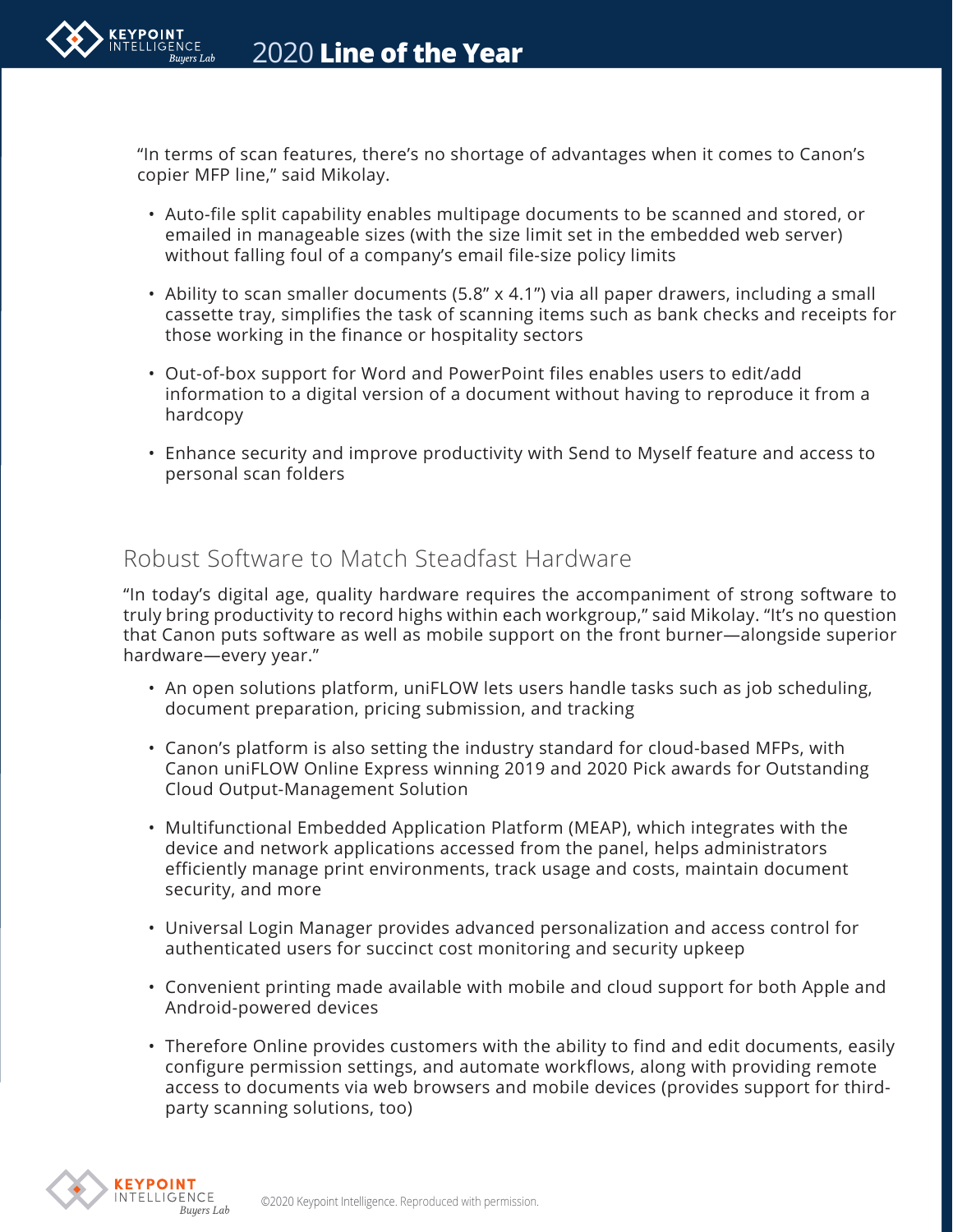### All in the Family

All eight Canon copier MFPs tested in 2019 received a Highly Recommended and Highly Reliable rating, and six earned Pick awards in their respective segments.

### **Pick Winners**

- Canon imageRUNNER ADVANCE 4535i III
- Canon imageRUNNER ADVANCE 6555i III
- Canon imageRUNNER ADVANCE 8595i III
- Canon imageRUNNER ADVANCE C5535i III
- Canon imageRUNNER ADVANCE C5550i III
- Canon imageRUNNER ADVANCE C7570i III

### Highly Recommended/Highly Reliable

- Canon imageRUNNER ADVANCE C3530i III
- Canon imageRUNNER ADVANCE C5560i III

# **"Canon is honored** to

be recognized by Keypoint Intelligence - Buyers Lab with the 2020 Copier MFP Line of the Year as it reflects our company's holistic approach to meeting business needs and preparing our customers for the office of the future," said Shinichi Yoshida, Executive Vice President and General Manager of Canon U.S.A., Inc. "We plan to continue delivering on our commitment to developing high-quality solutions designed to meet both market and customer needs in 2020 and beyond."



### Shinichi Yoshida

Executive Vice President and General Manager of Canon U.S.A., Inc.